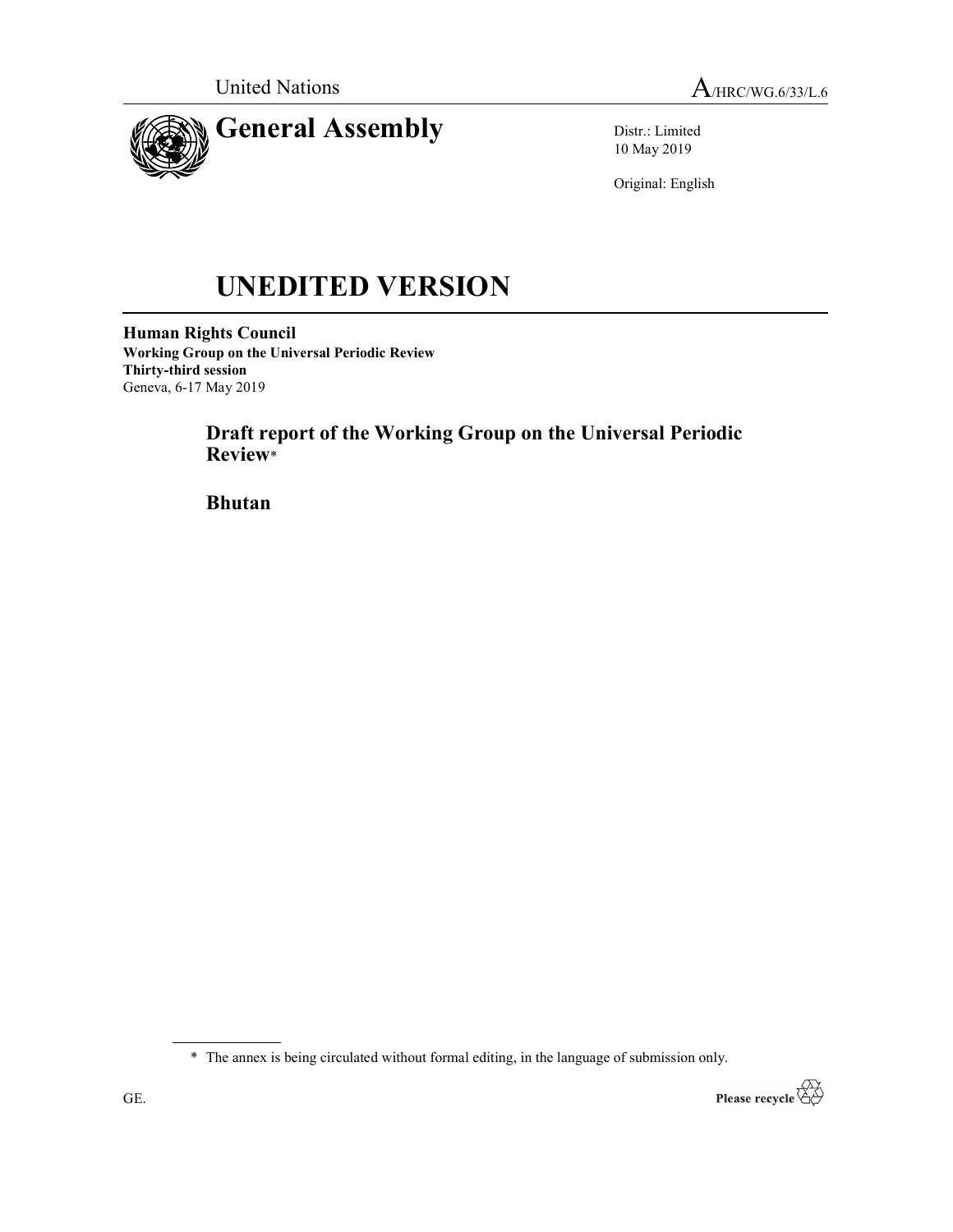## Introduction

1. The Working Group on the Universal Periodic Review, established in accordance with Human Rights Council resolution 5/1, held its thirty-third session from 6 to 17 May 2019. The review of Bhutan was held at the 6th meeting, on 8 May 2019. The delegation of Bhutan was headed by Minister for Foreign Affairs, Mr. Tandi Dorji. At its 10th meeting, held on 10 May 2019, the Working Group adopted the report on Bhutan.

2. On 15 January 2019, the Human Rights Council selected the following group of rapporteurs (troika) to facilitate the review of Bhutan: Argentina, Austria and Bahrain.

3. In accordance with paragraph 15 of the annex to Human Rights Council resolution 5/1 and paragraph 5 of the annex to Council resolution 16/21, the following documents were issued for the review of Bhutan:

 (a) A national report submitted/written presentation made in accordance with paragraph 15 (a) (A/HRC/WG.6/33/BTN/1);

 (b) A compilation prepared by the Office of the United Nations High Commissioner for Human Rights (OHCHR) in accordance with paragraph 15 (b) (A/HRC/WG.6/33/BTN/2);

 (c) A summary prepared by OHCHR in accordance with paragraph 15 (c) (A/HRC/WG.6/33/ BTN/3).

4. A list of questions prepared in advance by Belgium, Germany, Portugal, on behalf of Group of Friends on national implementation, reporting and follow-up, Slovenia, Spain and the United Kingdom of Great Britain and Northern Ireland was transmitted to Bhutan through the troika. These questions are available on the website of the universal periodic review.

# I. Summary of the proceedings of the review process

[To be completed by 24 May 2019]

#### A. Presentation by the State under review

#### B. Interactive dialogue and responses by the State under review

5. During the interactive dialogue, 94 delegations made statements. Recommendations made during the dialogue are to be found in section II of the present report.

## II. Conclusions and/or recommendations

6. The recommendations formulated during the interactive dialogue/listed below have been examined by Bhutan and enjoy the support of Bhutan:

6.1 Take appropriate steps towards ratifying the Convention on the Rights of Persons with Disabilities (Thailand);/Continue progress towards ratification of the Convention on the Rights of Persons with Disabilities (Australia);/Accelerate efforts to accede to the International Convention on the Rights of Persons with Disabilities (Bahrain);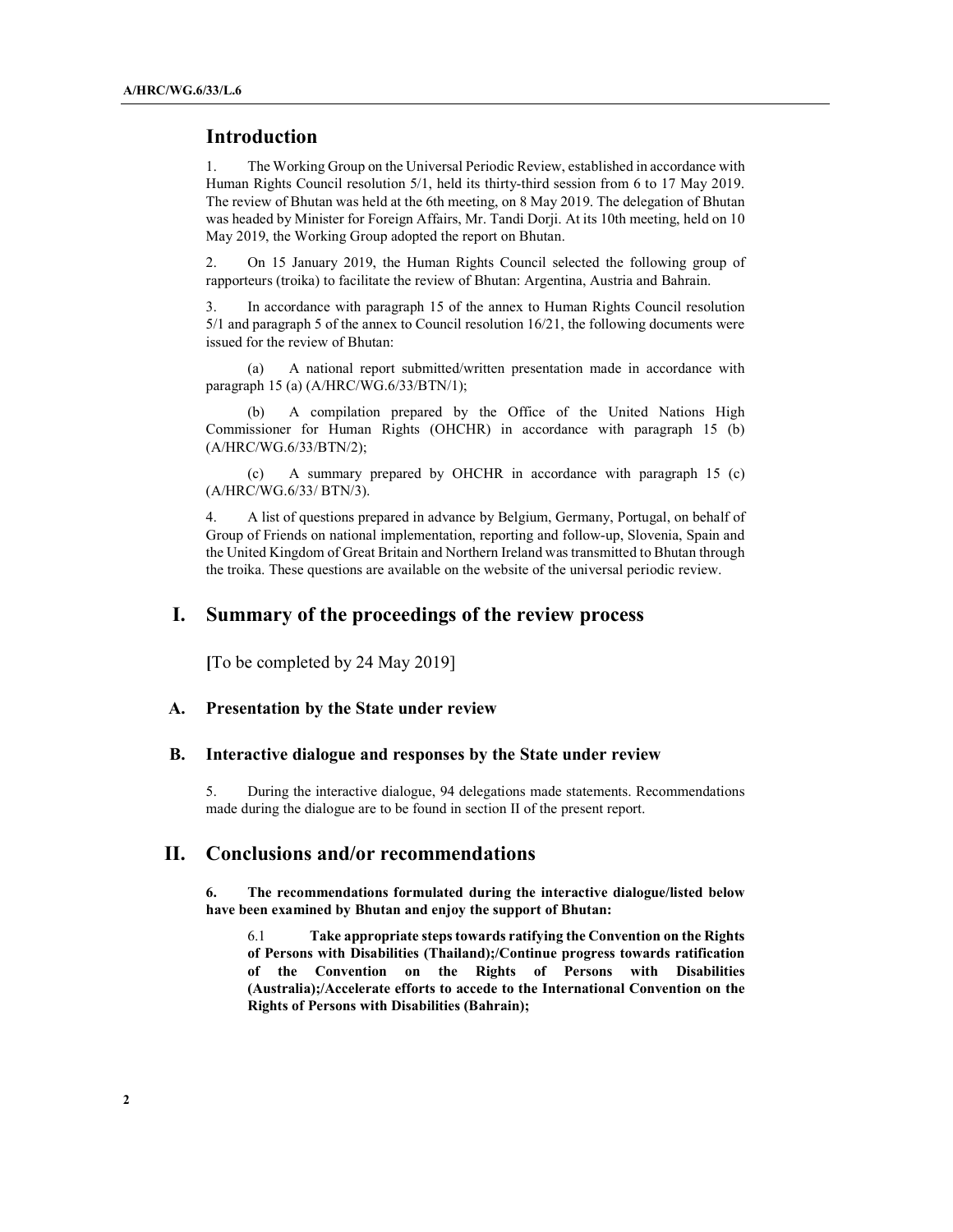6.2 Strengthen the legal status and visibility of the Convention on the Elimination of All Forms of Discrimination against Women by establishing a clear timetable for the harmonization of laws (Honduras);

6.3 Continue working with the mechanisms of the Human Rights Council (Kuwait);

6.4 Keep on mobilizing resources and seek necessary international assistance to enhance its capacity to promote and protect human rights (Nigeria);

6.5 Strengthen international cooperation in the field of human rights (Malaysia);

6.6 Continue to enhance capacity building through partnership with UN Agencies, including the OHCHR and other development partners with a view to fulfilling the country's international human rights obligations (Ghana);

6.7 Step up cooperation with international organizations to build the capacities of national institutions and comply with the requirements of international treaties (Iraq);

6.8 Seek the support of the international community in Bhutan's human rights programmes (Kuwait);

6.9 Take further steps to improve national legislation regarding the respect of citizens' rights and freedoms (Russian Federation);

6.10 Strengthen the National Committee for the Welfare of Women and Children, so that it provides programmes and activities with a gender perspective and adapted to children (Plurinational State of Bolivia);

6.11 Uphold further all human rights for citizens of the country as guaranteed by the Constitution of Bhutan (Tajikistan);

6.12 Consolidate human rights policies within the framework of a comprehensive national strategy (Ukraine);

6.13 Despite the challenges, consistently take steps to strengthen human rights, including through aligning laws and policies with international human rights instruments and incorporating the best practices of other countries (Tajikistan);

6.14 Develop a National Action Plan on Trafficking in Person, through wide consultation with governmental and non-governmental stakeholders (Seychelles);

6.15 Adopt a National Action Plan together with the National Strategy to combat trafficking in persons (Armenia);

6.16 Further provide human rights education and training for law enforcement agencies, students and other stakeholders, taking into account the World Programme for Human Rights Education (Thailand);

6.17 Continue training for law enforcement on trafficking in persons (Jordan);

6.18 Further promote genuine participation of civil society organizations, including in the area of awareness raising, advocacy and monitoring in the field of human rights (Austria);

6.19 Take concrete measures in order to tackle stigma and discrimination against persons affected by leprosy and their family members (Portugal);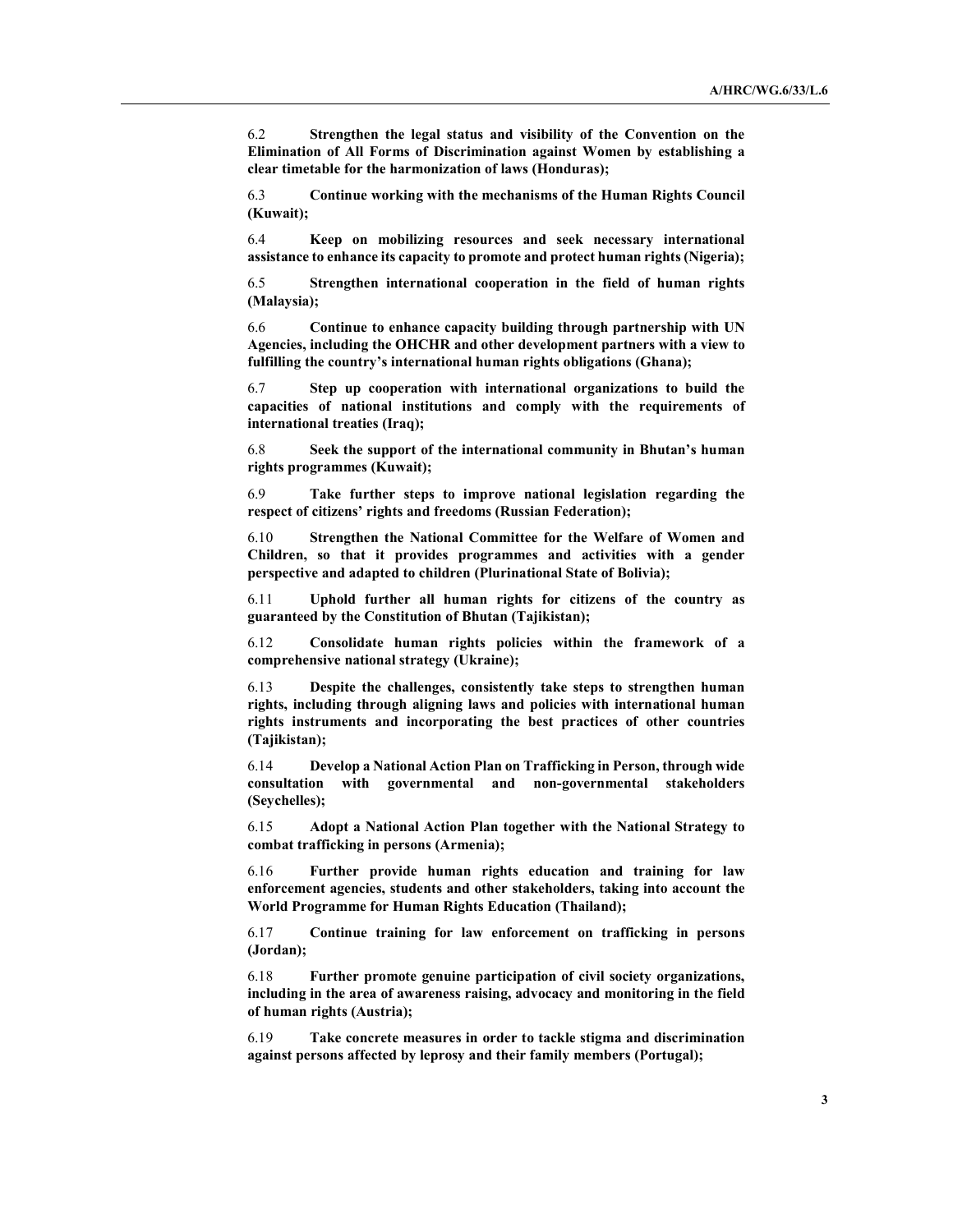6.20 Continue to work with all relevant stakeholders and the international community to support these efforts to combat inequality through technical cooperation and the sharing of best practices in combating inequality (Singapore);

6.21 Continue to implement interventions to reduce income disparity and inequalities (Maldives);

6.22 Step up efforts to fully implement the laws and regulations that apply to equality between men and women (Côte d'Ivoire);

6.23 Elaborate targeted interventions alongside the existing good practices to reduce the widening income disparity and other forms of inequalities (Hungary);

6.24 Take steps to ensure non-discrimination of members of the LGBT community (Israel);

6.25 Further promote sustainable economic and social development to provide a solid basis for people to better enjoy all human rights (China);

6.26 Continue efforts in reducing inequality and promoting inclusive development (Myanmar);

6.27 Further strengthen efforts to narrow the gap between urban and rural areas (Japan);

6.28 Continue work for the protection of the environment and the biological corridors (Oman);

6.29 Continue to implement policies and measures to strengthen its environmental conservation efforts (Pakistan);

6.30 Continue undertaking inclusive consultations on disaster management and contingency planning to ensure that the needs of women, children, elderly, people with disabilities and other vulnerable groups are duly considered (Philippines);

6.31 Expand the actions of preparation for natural disasters, emergency situations and adaptation to climate change, with an emphasis on the protection of children, women, and people with disabilities (Cuba);

6.32 Intensify efforts for the promotion and protection of the rights of the child eradicating corporal punishment both at school and at home (Chile);

6.33 Take appropriate measures to ensure that the rights of the children are respected, including by prohibiting all forms of corporal punishment (Italy);

6.34 Further intensify efforts to address root causes of trafficking in persons, especially women and children (Philippines);

6.35 Step up efforts in conducting capacity-building activities for duty bearers in the areas of combating trafficking in persons and violence against women and children (Philippines);

6.36 Explicitly define and criminalize the sale of children and develop other mechanisms to address child trafficking (Portugal);

6.37 Intensify efforts aimed at bilateral, regional and international cooperation to prevent trafficking in persons (Qatar);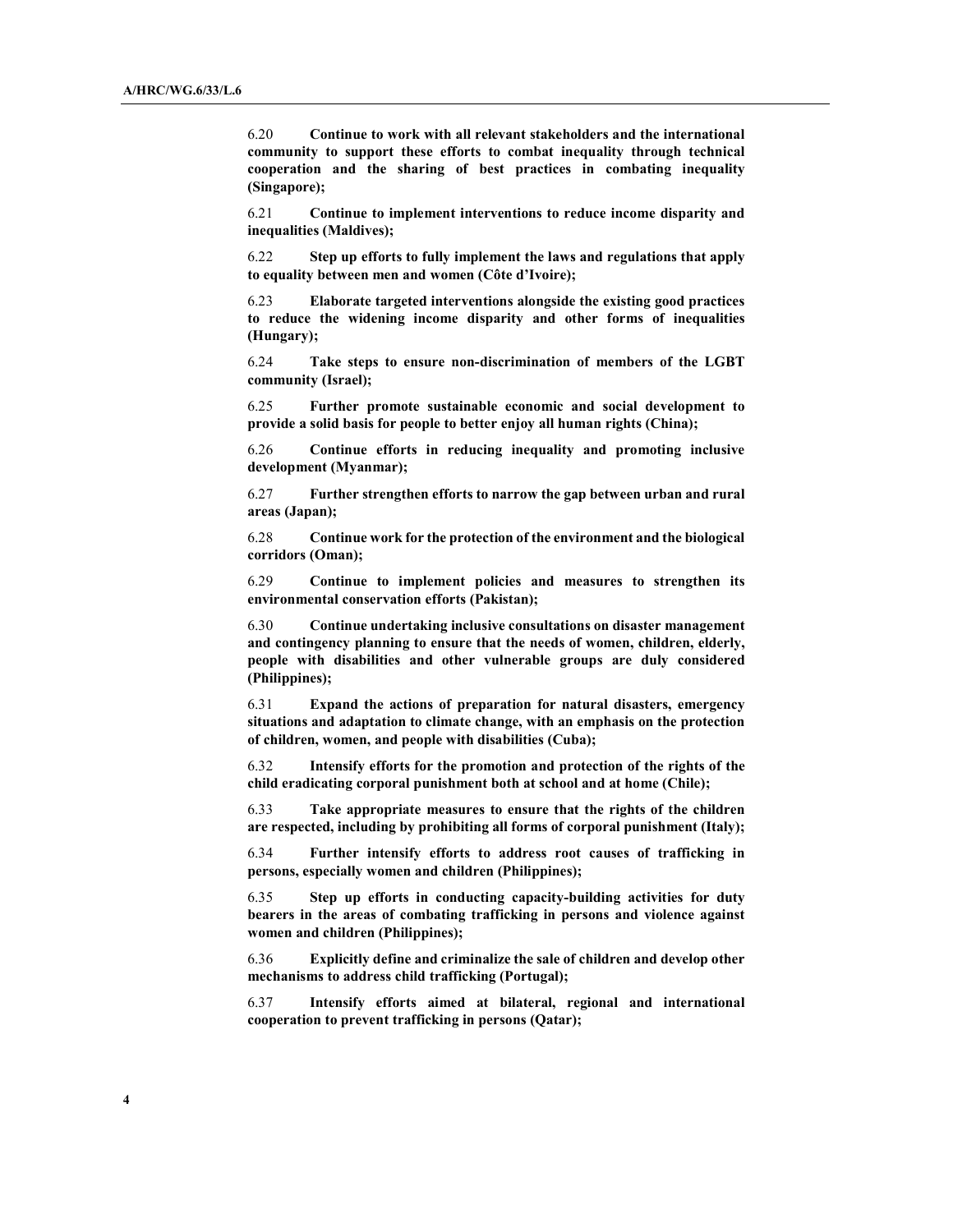6.38 Tighten the normative framework that prohibits human trafficking and sexual exploitation, but also the awareness and sensitization of the population in this regard (Spain);

6.39 Intensify efforts to prevent trafficking, through bilateral, regional and international cooperation (Timor-Leste);

6.40 Strengthen legislation and public policies to eradicate trafficking in persons, in particular of girls and boys (Mexico);

6.41 Redouble efforts to address the root causes of trafficking in women and girls, and ensure rehabilitation and social reintegration of victims (Côte d'Ivoire);

6.42 Continue its efforts aimed at preventing and combating trafficking in persons (Democratic Republic of the Congo);

6.43 Continue to combat trafficking in women and children by ensuring the rehabilitation and social reintegration of victims (Gabon);

6.44 Continue the efforts in order to prevent and combat trafficking in persons (Georgia);

6.45 Continue its engagement to ensure the rehabilitation and social integration of victims of trafficking, including by providing them with access to shelters, legal and medical assistance (Hungary);

6.46 Intensify efforts to protect and promote freedom of religion or belief and the rights of persons belonging to religious minorities (Italy);

6.47 Prevent the misuse of defamation laws to unduly constrain freedom of expression both online and offline (United States of America);

6.48 Do not relent in its poverty alleviation efforts and the fight against corruption (Nigeria);

6.49 Continue to be committed to eradicating poverty, particularly in rural areas, and intensifying infrastructure constructions in rural areas and increasing income of peasants (China);

6.50 Continue efforts to provide government services on the Internet (Jordan);

6.51 Continue its reforms in health and education to enhance access to quality services for all (Pakistan);

6.52 Accelerate efforts towards effective solutions for the provision of basic services in the rural areas such as health, education and potable water (Bahrain);

6.53 Continue reform measures in health and education for higher quality services (Myanmar);

6.54 Continue to promote their social policies in order to increase the quality of life of its people (Bolivarian Republic of Venezuela);

6.55 Take further measures to sustain and reinforce progress made in poverty alleviation and inequalities reduction (Viet Nam);

 $6.56$  Continue with the implementation of the  $12<sup>th</sup>$  Five Year Plan, which includes the eradication of poverty and the reduction of inequality (Plurinational State of Bolivia);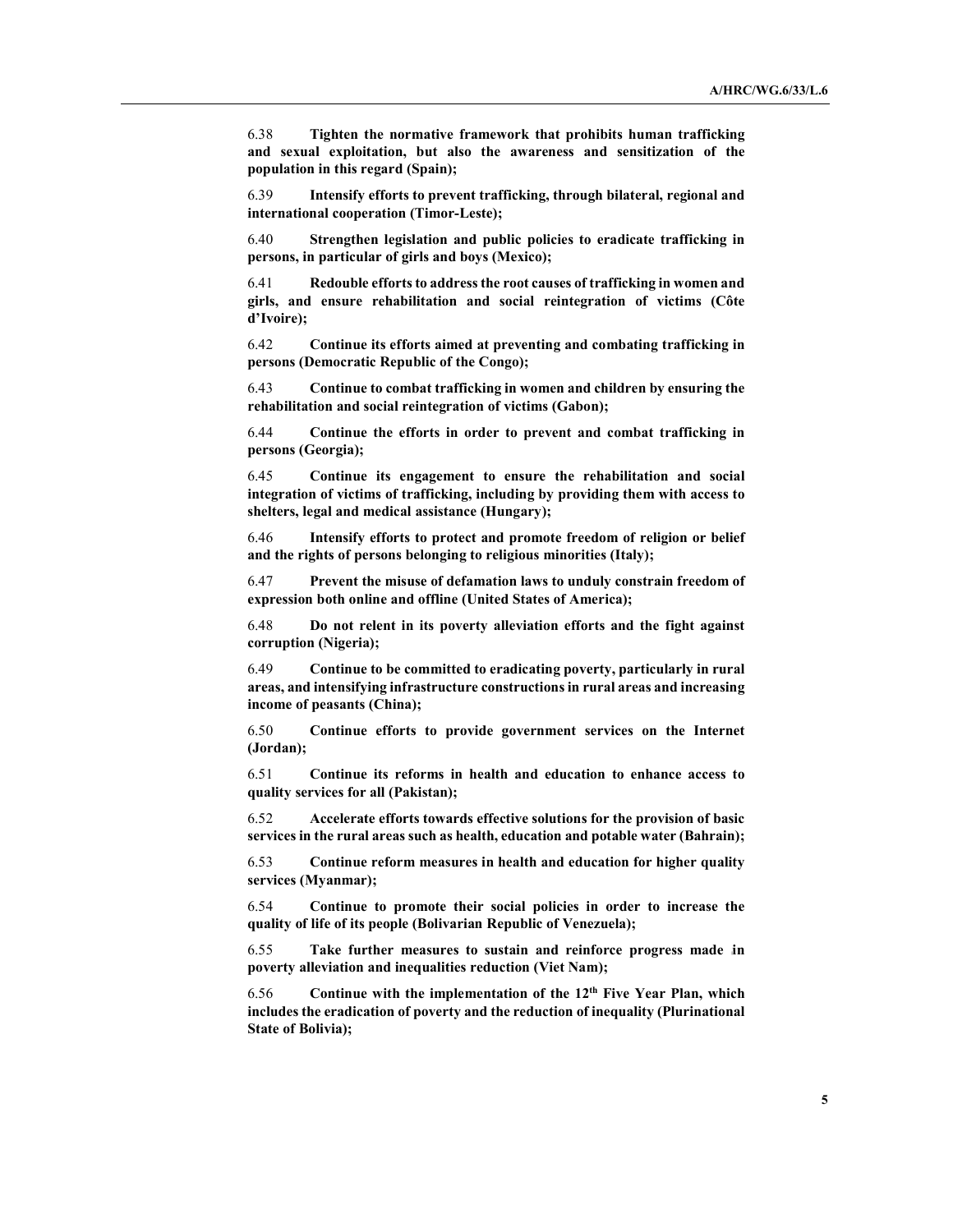6.57 Continue the positive efforts in the reduction of poverty and inequality (Cuba);

6.58 Continue to promote economic and social development with the aim of eradicating poverty and improving the standard of living of the population, especially in rural areas (Djibouti);

6.59 Pursue efforts to combat poverty and to improve the living conditions, particularly persons in vulnerable situations, in particular when it comes to providing healthcare and ensuring education and decent housing for all (Egypt);

6.60 Develop a strategy for sustainable development focused at reducing the gap between rural and urban poverty (Ethiopia);

6.61 Implement its key objective of poverty eradication and reducing inequality in its 5 Year Plans (India);

6.62 Further strengthen efforts in the area of poverty reduction and prevention of youth unemployment (Kazakhstan);

6.63 Strengthen the efforts of addressing the social and cultural challenges of vulnerable groups mainly women farmers (Ethiopia);

6.64 Move towards full implementation of the Gender Equality Policy, including through the use of smart agricultural methods and technologies, to improve the situation of women farmers (Israel);

6.65 Strengthen its efforts in providing access to adequate sanitation facilities in rural areas and access to an adequate standard of living for economically disadvantaged families (State of Palestine);

6.66 Continue strengthening free access to health-care services for all people of Bhutan (Nicaragua);

6.67 Further strengthen public healthcare system in Bhutan, including by enhancing physical infrastructure and allocation of resources to healthcare facilities benefitting rural communities (Sri Lanka);

6.68 Continue allocating resources for the healthcare sector to improve health-care services (Malaysia);

6.69 Continue to consolidate their successful health programmes through universal, free and quality medical care (Bolivarian Republic of Venezuela);

6.70 Pursue actions and initiatives with a view to the promotion of basic health services and access to education for all (Benin);

6.71 Continue to raise public awareness on health services to vulnerable groups, particularly those who are living in rural areas (Cambodia);

6.72 Enhance children's enrolment in schools (Jordan);

6.73 Increase school attendance of boys, girls and adolescents, including those with a disability, and reduce the illiteracy rate of girls and women (Mexico);

6.74 Fully implement the national e-Health strategy and action plan and share good experiences in this regard (Democratic People's Republic of Korea);

6.75 Continue its efforts to improve the state of health of the population particularly for women and children (Islamic Republic of Iran);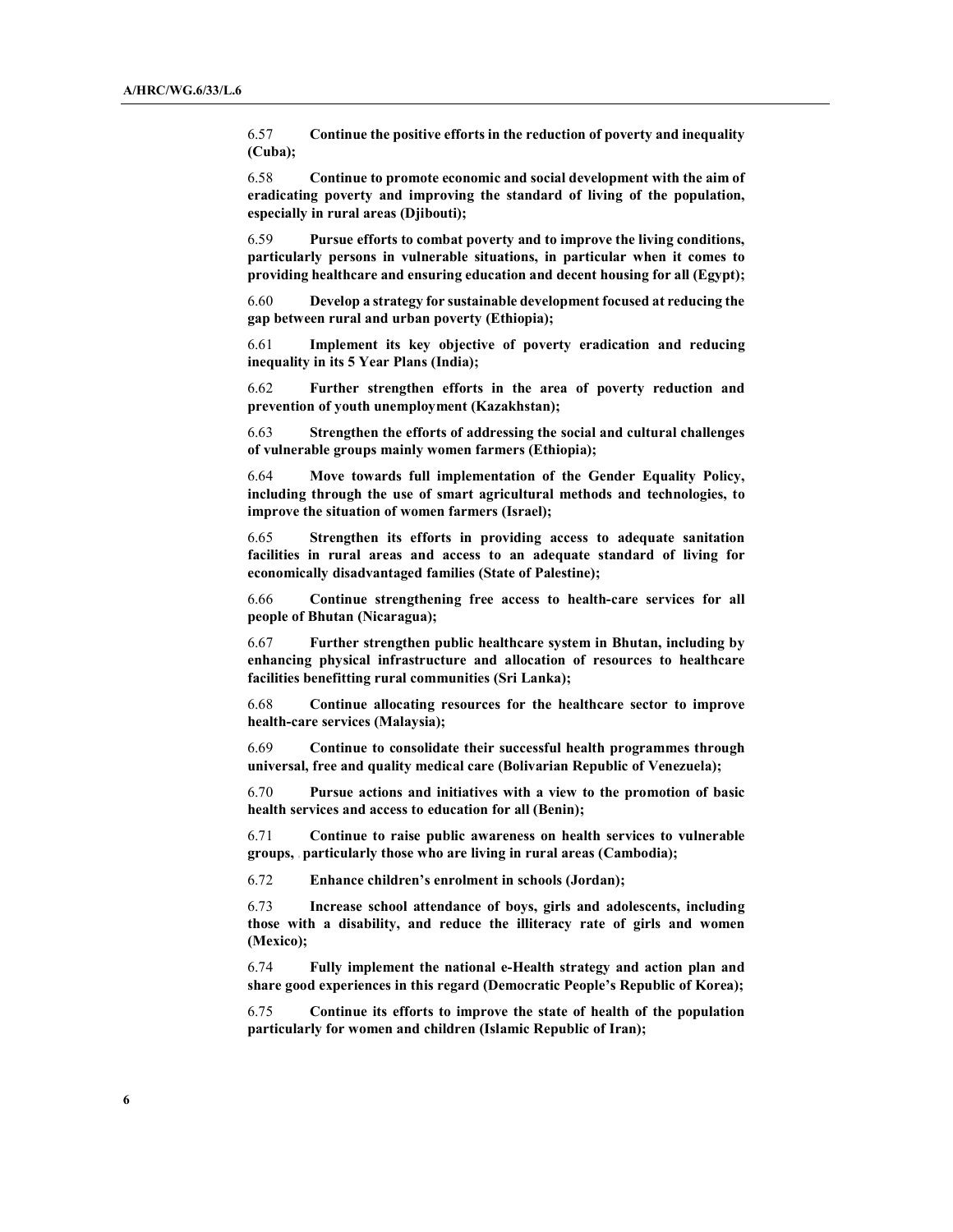6.76 Continue to improve the quality and access to education for all children, especially children from the rural communities (Lao People's Democratic Republic);

6.77 Keep up efforts to provide quality education to boys and girls through its Government education programme, in order to ensure their proper development (Nicaragua);

6.78 Increase efforts to promote access to education by expanding access to primary school and general education (Oman);

6.79 Continue efforts to bridge the gender gap in higher education (Oman);

6.80 Take concrete measures to improve literacy equally amongst boys and girls (Portugal);

6.81 Continue efforts to reduce illiteracy in the country and ensure access to education for all segments of society (Saudi Arabia);

6.82 Continue further interventions targeting the right to education including through non-formal education and access to technical and vocational training facilities (Sri Lanka);

6.83 Take all appropriate steps to encourage and facilitate women's participation in tertiary education including in STEM (Sri Lanka);

6.84 Continue its efforts to improve the quality and access to education, and to increase efforts to ensure accessibility to education for children with disabilities (State of Palestine);

6.85 Strengthen efforts to increase enrolment of female students in tertiary education (Malaysia);

6.86 Continue ensuring universal access to free and equitable education to guarantee every child the right to free basic education (Turkmenistan);

6.87 Continue efforts to ensure access to quality education and healthcare services (Viet Nam);

6.88 Strengthen measures to guarantee access of girls and women to all levels of education, including tertiary education (Argentina);

6.89 Continue efforts in ensuring free and equitable education for all (Brunei Darussalam);

6.90 Strengthen the actions for access and quality of education at all levels, as well as inclusive education for children with disabilities and literacy programmes (Cuba);

6.91 Continue to develop strategies to improve the quality of and access to education (Cyprus);

6.92 Take further measures to encourage higher attendance and retention of girls in schools (Democratic People's Republic of Korea);

6.93 Continue implementation of reforms for improving quality of education (India);

6.94 Strengthen its efforts to promote access to education for all (Islamic Republic of Iran);

6.95 Strengthen the Government's efforts to improve the quality and access to education particularly for children from rural communities (Kyrgyzstan);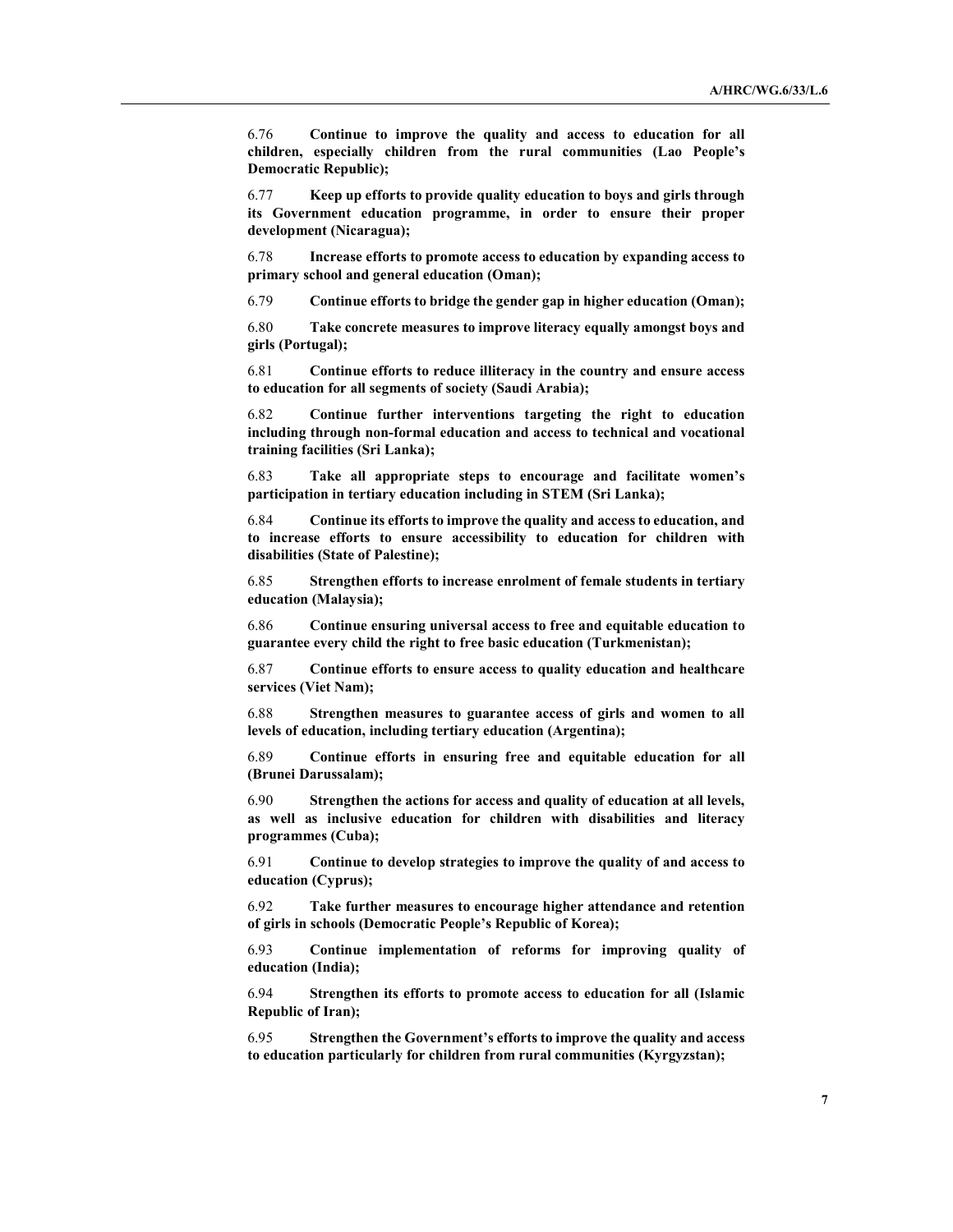6.96 Take the requisite steps to address the existing gaps that affect particularly women's rights (Sierra Leone);

6.97 Increase its efforts to ensure the promotion and protection of women's rights, in particular the right to access to justice (Timor-Leste);

6.98 Continue its efforts to ensure that women have access to justice across the country, including establishing well-resourced and accessible specialized courts for women and children (Afghanistan);

6.99 Continue its work to support the protection and promotion of the rights of women, children, girls and adolescents (Nicaragua);

6.100 Consider organizing capacity building and professional activities for women so that they can access formal economy (Peru);

6.101 Provide more employment opportunities for women and promote their entry into formal economy by building their capacity through the provision of vocational and technical training (Qatar);

6.102 Continue efforts to increase the representation of women in the labour force and improve literacy and numeracy rates for women (Australia);

6.103 Improve the situation of women and girls in Bhutanese society, in particular their social protection, access to basic health services, and decent menstrual hygiene (France);

6.104 Enhance the provision for vocational and technical trainings for women to enable their greater participation in the formal economy, including through bilateral and regional cooperation (Indonesia);

6.105 Further promote women's empowerment, building upon the significant progress in recent years (Japan);

6.106 Continue its efforts to implement the national policies and programmes aimed at further promoting gender equality as well as the rights of women and children (Lao People's Democratic Republic);

6.107 Continue its efforts for the promotion of gender equality and empowerment of women and girls (Pakistan);

6.108 Revise the 1980 marriage law and increase the age of marriage for women to 18 years of age in line with SDG 5.3 (Switzerland);

6.109 Continue efforts in combating discrimination against women (Tunisia);

6.110 Strengthen education programmes to counter the negative effects of discriminatory stereotypes on women, especially in rural areas (Algeria);

6.111 Combat discrimination against women and girls (Cambodia);

6.112 Continue to promote gender equality and narrow the gender gap through enhancing participation of women and girls in political, economic and social activities (Cambodia);

6.113 Take all measures to counter the negative impact of discriminatory stereotypes of women (Iceland);

6.114 Intensify efforts to adopt a national policy for gender equality (Iraq);

6.115 Prepare a national action plan to prevent all forms of violence against women and allocate sufficient resources for its application (Spain);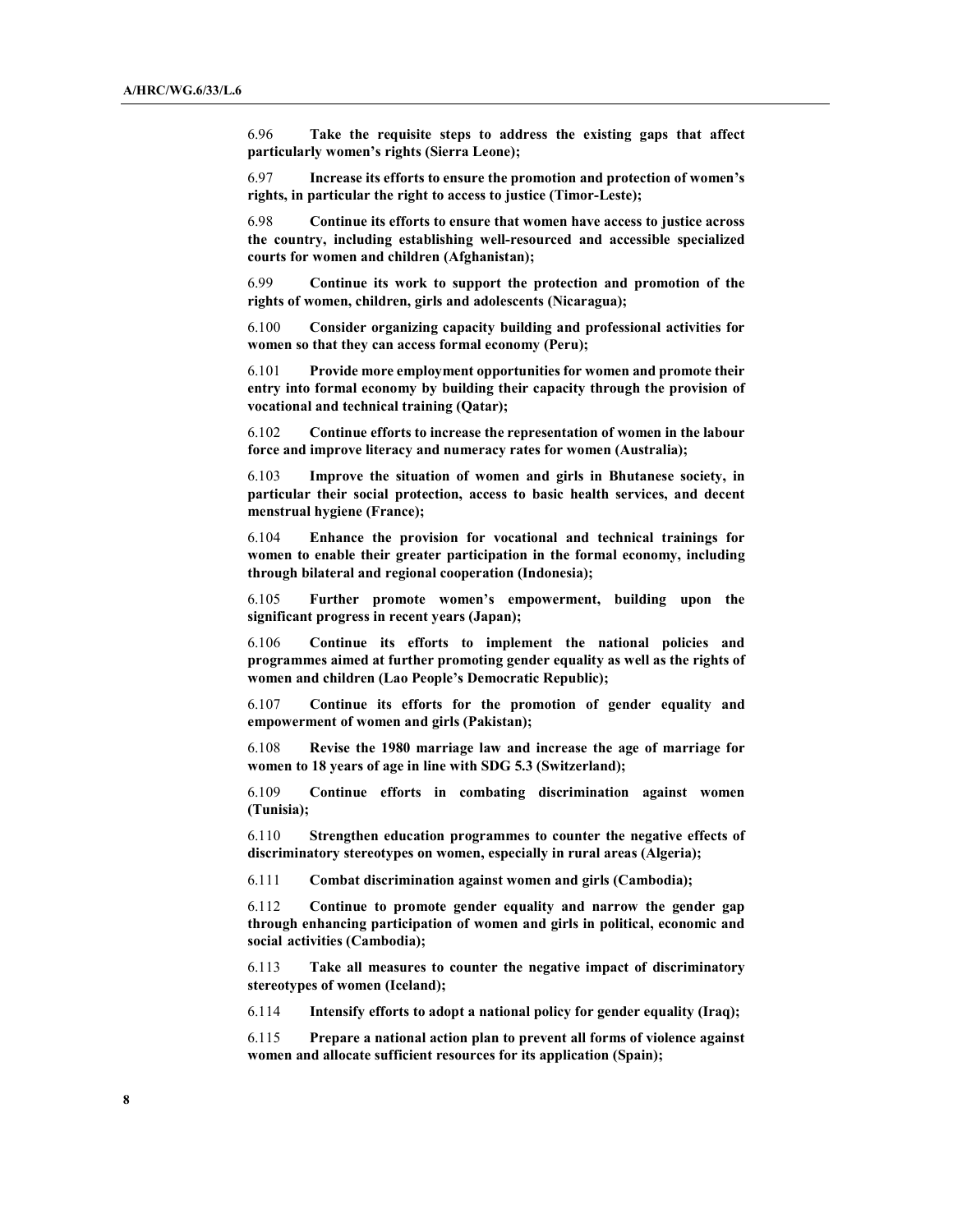6.116 Continue efforts to combat violence against women and domestic violence (Tunisia);

6.117 Continue efforts in combatting violence against women and girls (Brunei Darussalam);

6.118 Address violence against women and girls, including the perception that domestic abuse is normal, by raising awareness of the Domestic Violence Prevention Act and by providing additional services to victims (Canada);

6.119 To expedite the formulation of a policy to prevent violence against women and harmful traditional practices as indicated in the national report (Eritrea);

6.120 Continue the efforts with regard to the protection of women's rights and strengthening of combating violence against women and children (Georgia);

6.121 Continue to adopt measures to combat violence against women and children, including by implementing and closely monitoring the impact of the Domestic Violence Prevention Act (Germany);

6.122 Enhance the combat against gender-based violence, taking into account the results of the Violence against Women and Girls Study Report by UNDP (Austria);

6.123 Consider taking measures to better protect women and children from domestic violence, in particular to envisage a reform of national legislation with a view to better protecting children and women from domestic violence (Russian Federation);

6.124 Continue awareness-raising actions with a view to educating communities on questions of domestic violence (Burkina Faso);

6.125 Pursue effective measures to increase women's participation in political and public life (Djibouti);

6.126 Improve women's representation in decision-making positions and management positions (Egypt);

6.127 Continue its efforts to improve women's participation in political and public life and strengthen their representation in decision-making bodies (Gabon);

6.128 Continue ongoing measures for addressing gender gap in the areas of leadership and decision making levels (India);

6.129 Consider taking measures to ensure the full and equal participation of women in elected and appointed bodies, including gender parity system (Kyrgyzstan);

6.130 Make every effort to implement the Communication for Development strategy to uphold child rights by families (Turkmenistan);

6.131 Eradicate child and early forced marriage by providing incentives to girls and their families to remain in school and by addressing rural poverty (Canada);

6.132 Combat early marriage and sexual exploitation of children by raising public awareness (France);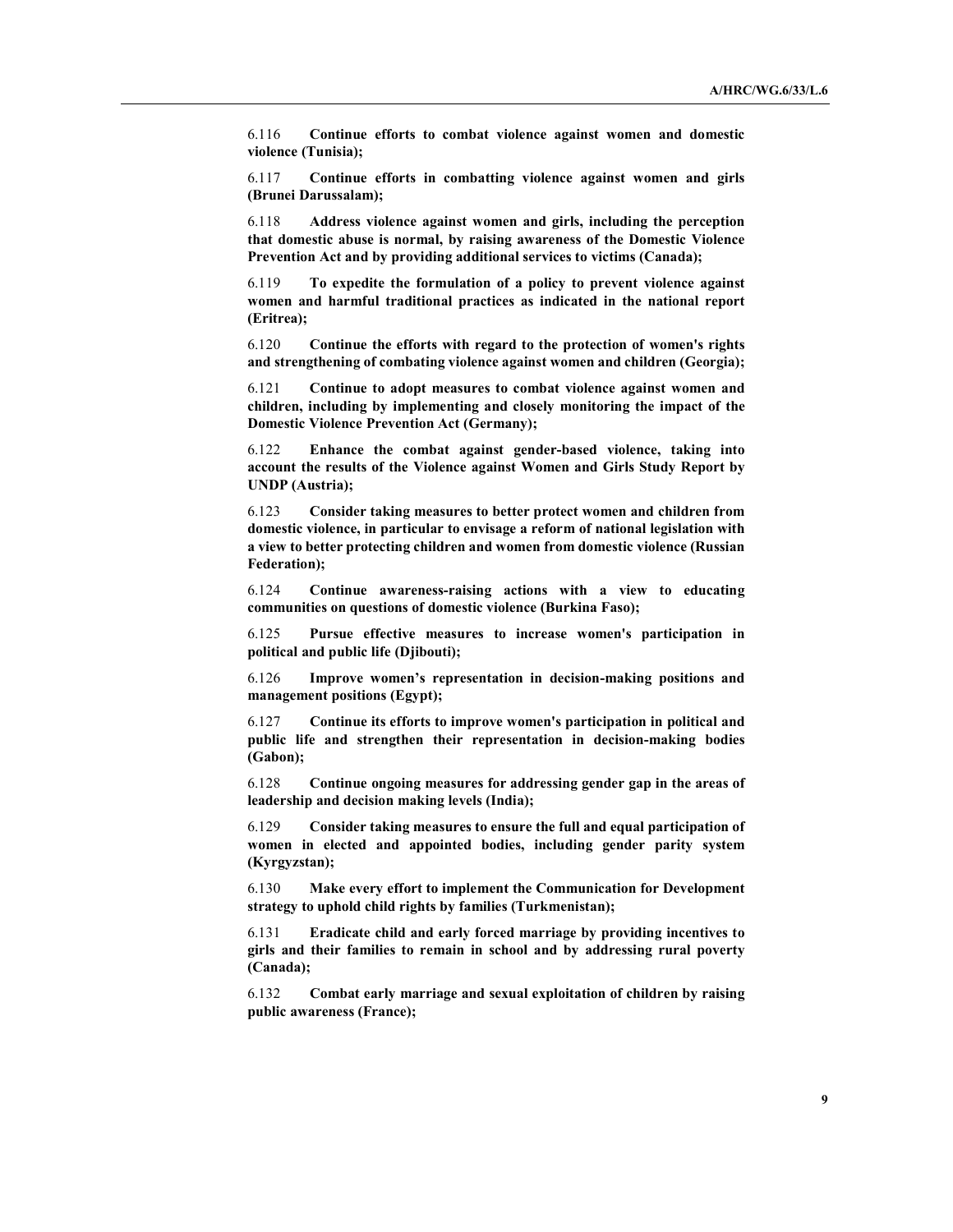6.133 Strengthen the efforts to prevent and combat child, early and forced marriage, including by raising the minimum legal age of marriage for girls (Italy);

6.134 Adopt concrete measures aimed at preventing child trafficking, including by addressing root causes for children's vulnerability in this regard (Slovenia);

6.135 Step up measures to ensure that children are not exploited in any form, and that the rights of the child are protected and promoted (Maldives);

6.136 Strengthen campaigns and programmes on the prevention of child marriage and awareness-raising on its consequences (Argentina);

6.137 Take measures to explicitly define and criminalize the sale of children, the offering, delivering or accepting, by whatever means, of a child for the purpose of sexual exploitation, transfer of organs for profit or engagement in forced labour (Brazil);

6.138 Intensify efforts to fight against child marriage, as well as early and forced marriage, particularly in rural areas (Burkina Faso);

6.139 Take further steps to fully abolish underage marriage (Eritrea);

6.140 Adopt a national policy for social and educational inclusion of children with disabilities (Qatar);

6.141 Consider the adoption of the legislative and political framework for disability, aimed primarily at providing adequate educational services to persons with special needs, children with a higher risk of disability, and with mental disorders (Serbia);

6.142 Consider adopting a policy framework to promote and protect the rights of persons with disabilities, in order to guarantee their social and educational inclusion (Brazil);

6.143 Expedite the development of an Action Plan for the national Policy for Persons with disabilities (Israel);

6.144 Promulgate desired legislations with a view to addressing the needs of the aged (Sierra Leone);

6.145 Intensify efforts to improve the living conditions of the elderly and persons with disabilities (Cyprus);

6.146 Continue expanding rural access to quality education and enhancing the job prospects of its youth, including through technical and vocational education training as envisaged in the Bhutan Education Blueprint (Singapore);

6.147 Spend more efforts and take measures for job creation and address the youth unemployment issue (Turkey);

6.148 Continue its efforts to address the issue of youth unemployment, including through creation of productive and gainful employment (Bangladesh);

6.149 Take further measures to decrease the high rate of youth unemployment (Hungary).

7. The following recommendations will be examined by Bhutan, which will provide responses in due time, but no later than the forty-second session of the Human Rights Council.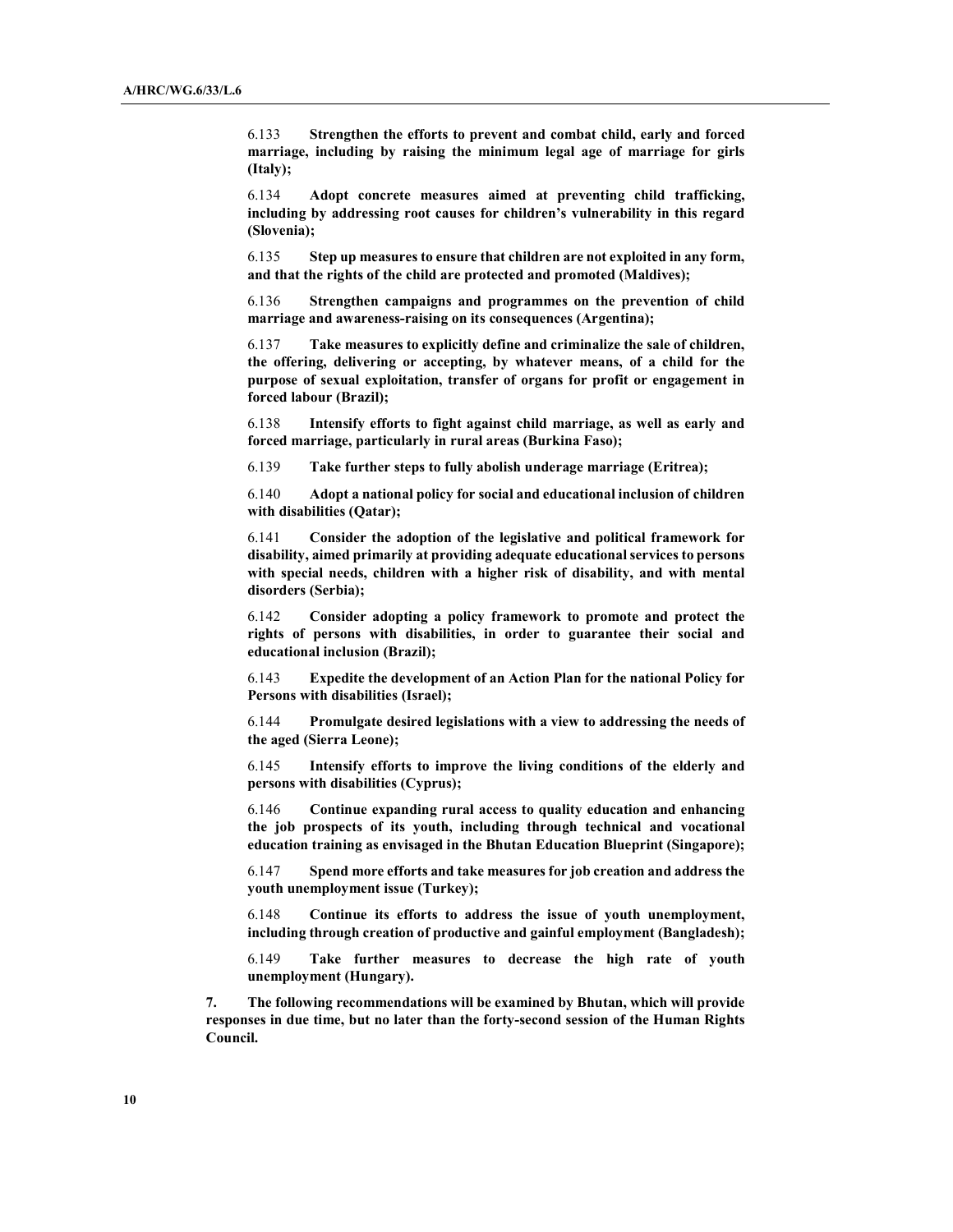7.1 Continue to build a legal framework for the protection of human rights, by ensuring better implementation of the texts signed and ratifying the main international conventions (France);

7.2 Intensify the process of ratification of core international human rights instruments (Ukraine);

7.3 Take steps towards ratifying the remaining core international human rights treaties, in particular the International Covenant on Civil and Political Rights, the International Covenant on Economic, Social and Cultural Rights and the Convention on the Rights of Persons with Disabilities (Austria);

7.4 Consider ratifying core human rights instruments, to which it is not yet a party (Côte d'Ivoire);

7.5 Encourage accession to the core international human rights treaties (Iraq);/Consider acceding to the international human rights treaties, to which it is not yet a party (Kyrgyzstan);/Consider ratifying other core human rights instruments, to which it has not yet become a party, including through collaboration with other States Parties in the region (Indonesia);

7.6 Consider ratifying all the core human rights instruments, to which it is not yet a party, including the International Covenant on Civil and Political Rights and the International Covenant on Economic, Social and Cultural Rights (Italy);

7.7 Consider ratifying the core international human rights instruments, among which the International Covenant on Civil and Political Rights, the International Covenant on Economic, Social and Cultural Rights and the Convention on the Rights of Persons with Disabilities (Kazakhstan);

7.8 Ratify relevant international human rights instruments, most notably the International Covenant on Civil and Political Rights and the International Covenant on Economic, Social and Cultural Rights (Estonia);/ Ratify all the fundamental human rights instruments, to which it is not yet a party, including the International Convention on the Protection of the Rights of All Migrant Workers and Members of Their Families, among others (Honduras);/Ratify all core international human rights instruments, most notably the International Covenant on Economic, Social and Cultural Rights and the International Covenant on Civil and Political Rights (Ireland);

7.9 Ratify the core international human rights treaties, most notably the International Covenant on Civil and Political Rights and the International Covenant on Economic, Social and Cultural Rights and the Convention against Torture and Other Cruel, Inhuman or Degrading Treatment or Punishment (Germany);

7.10 Take the necessary steps to consider ratification of the International Covenant on Civil and Political Rights (Mauritius);

7.11 Ratify the International Covenant on Civil and Political Rights (Belgium; Montenegro; Nepal; Timor-Leste; Switzerland; United Kingdom of Great Britain and Northern Ireland);/Accede to the International Covenant on Civil and Political Rights (Mexico);

7.12 Ratify the International Covenant on Civil and Political Rights and both its Optional Protocols, as previously recommended (Portugal);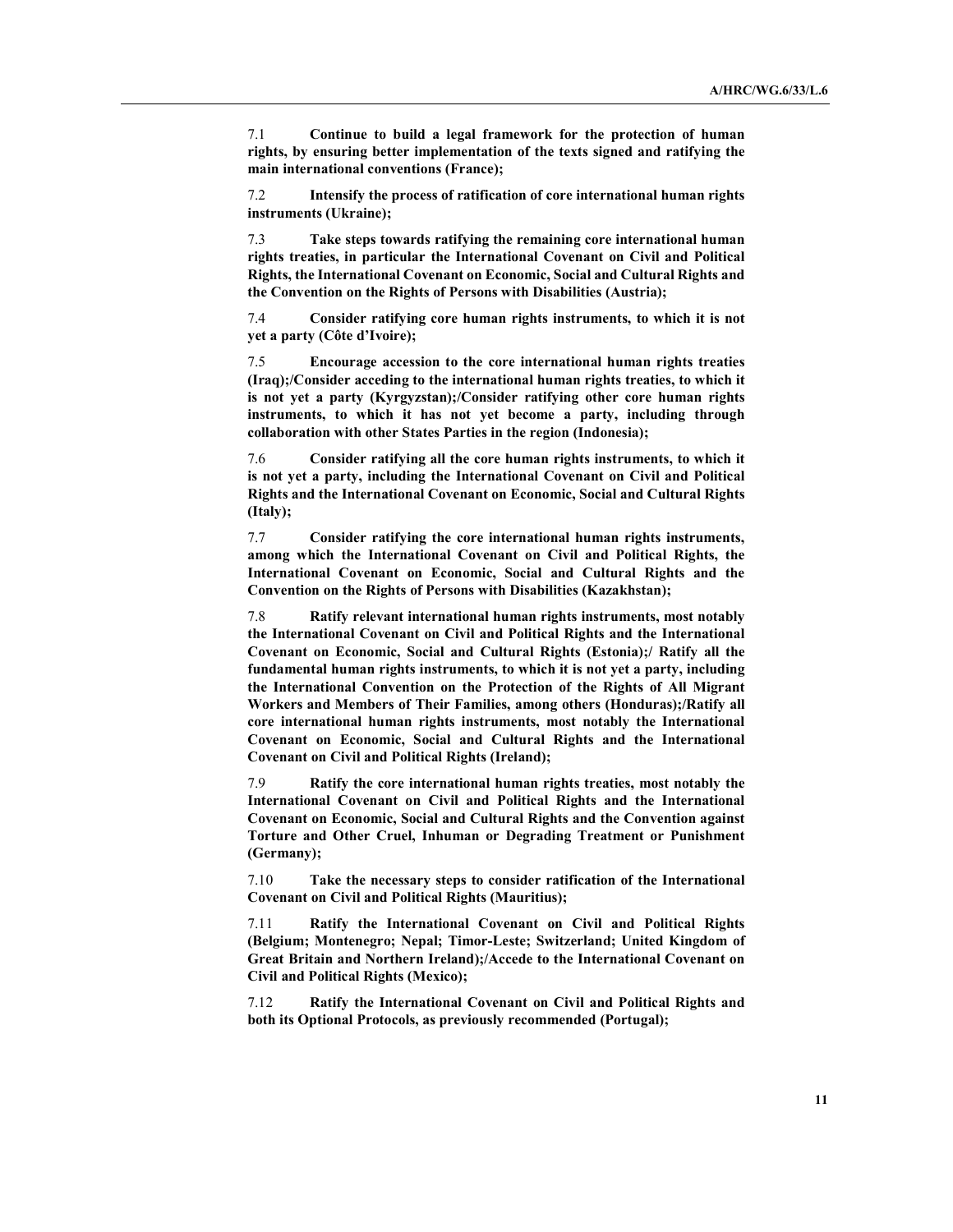7.13 Ratify the Second Optional Protocol to the International Covenant on Civil and Political Rights, aimed at definitively abolishing the death penalty (Spain);/Ratify the Second Optional Protocol to the International Covenant on Civil and Political Rights (Sierra Leone);

7.14 Consider ratifying the International Covenant on Economic, Social and Cultural Rights (Uruguay);/Take the necessary steps to consider ratification of the International Covenant on Economic, Social and Cultural Rights (Mauritius);

7.15 Ratify the International Covenant on Economic, Social and Cultural Rights (Belgium; Nepal; Timor-Leste; Spain; Switzerland; United Kingdom of Great Britain and Northern Ireland);/Accede to the International Covenant on Economic, Social and Cultural Rights (Mexico);

7.16 Ratify the International Covenant on Economic, Social and Cultural Rights and its Optional Protocol, as previously recommended (Portugal);

7.17 Consider ratifying the Optional Protocol to the Convention against Torture and Other Cruel, Inhuman or Degrading Treatment or Punishment (Uruguay);

7.18 Intensify efforts to ratify the Convention against Torture and Other Cruel, Inhuman or Degrading Treatment or Punishment (Fiji);/Step up efforts to ratify the Convention against Torture and Other Cruel, Inhuman or Degrading Treatment or Punishment (Ghana);/Intensify efforts to ratify the Convention against Torture and other Cruel, Inhuman or Degrading Treatment or Punishment. Chile emphasizes that the Initiative of the Convention against Torture (CTI) can provide cooperation and support to Bhutan if it so wishes to advance in this regard (Chile);

7.19 Ratify and the Convention against Torture and Other Cruel, Inhuman or Degrading Treatment or Punishment (Belgium; Denmark; Montenegro; Switzerland; United Kingdom of Great Britain and Northern Ireland);

7.20 Ratify the Convention against Torture and Other Cruel, Inhuman or Degrading Treatment or Punishment and its Optional Protocol, as previously recommended (Portugal);

7.21 Ratify the International Convention on the Elimination of All Forms of Racial Discrimination (Senegal);

7.22 Ratify the Optional Protocol to the Convention on the Elimination of All Forms of Discrimination against Women (Denmark);

7.23 Sign and ratify the Optional Protocol to the Convention on the Rights of the Child on a communications procedure (Croatia);

7.24 Consider acceding to the International Convention on the Protection of the Rights of All Migrant Workers and Members of Their Families (Philippines);

7.25 Ratify the International Convention on the Protection of the Rights of All Migrant Workers and Members of Their Families (Senegal);

7.26 Consider ratifying the International Convention for the Protection of All Persons from Enforced Disappearance (Uruguay);

7.27 Ratify the International Convention for the Protection of All Persons from Enforced Disappearance (Armenia; Belgium; Sierra Leone);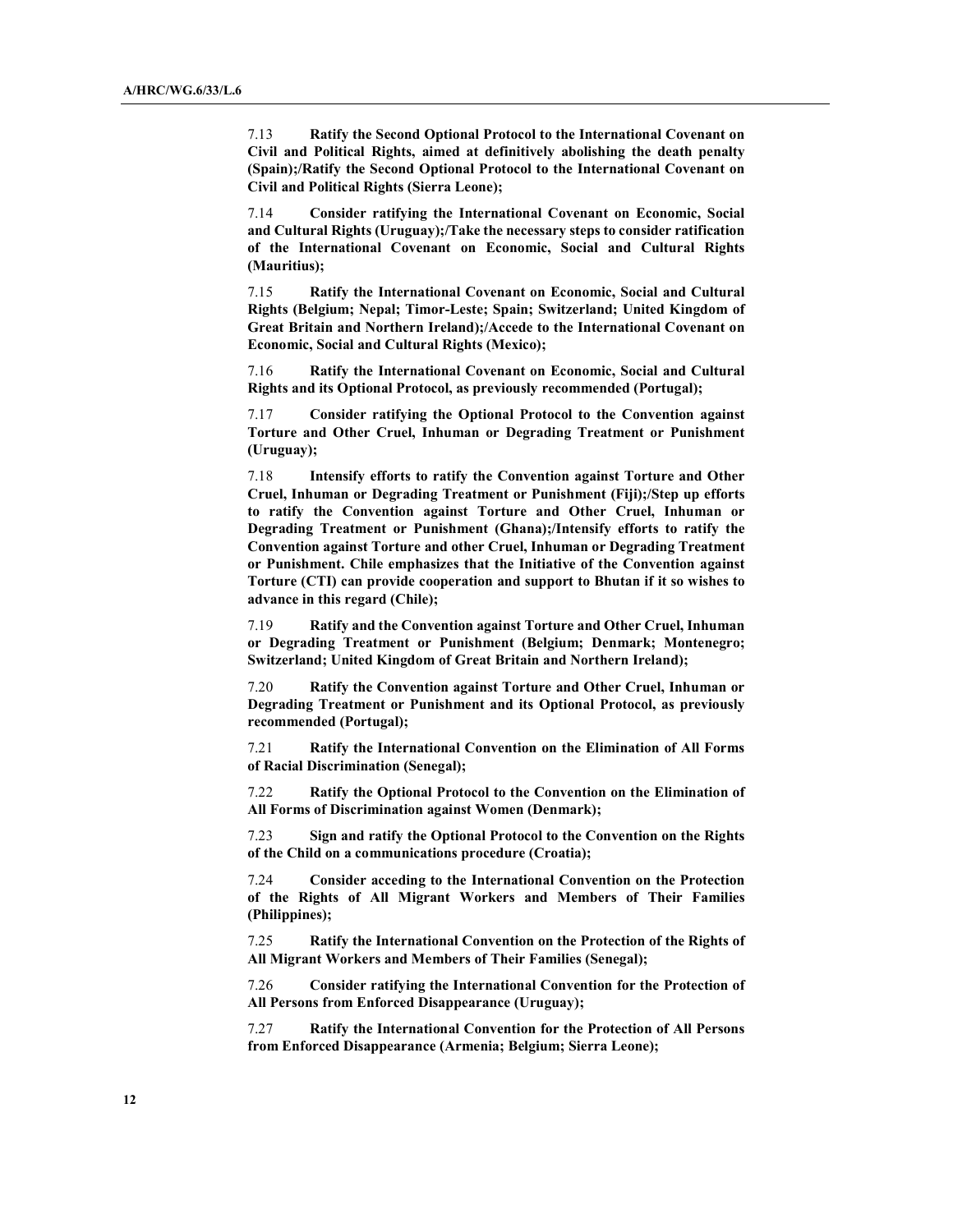7.28 Ratify the Optional Protocol to the Convention on the Rights of Persons with Disabilities (Spain);

7.29 Ratify the Convention on the Prevention and Punishment of the Crime of Genocide (Armenia);

7.30 Ratify the Rome Statute of the International Criminal Court and fully align legislation with all obligations under the Rome Statute, including incorporating the Rome Statute definition of crimes and general principles, as well as adopting provisions enabling cooperation with the Court (Latvia);

7.31 Ratify the Additional Protocols to the Geneva Conventions (Switzerland);

7.32 Consider acceding to the ILO Convention n° 189 on Domestic Workers (Philippines);

7.33 Consider the ratification of the UNESCO Convention against Discrimination in Education (Afghanistan);

7.34 Expedite the establishment of an organ with its terms of reference to coordinate all activities related to the full implementation of its ratified human rights treaties (Sierra Leone);/Consider establishing on entity with the mandate of coordinating all activities related to the implementation of human rights treaties, to which it is a party (Ghana);

7.35 Consider the extension of a standing invitation to all special procedures mandate holders of the Human Rights Council (Latvia);/Consider issuing a standing invitation to the Special Procedures Mechanism (Seychelles);

7.36 Respond constructively to pending requests for country visits by the Human Rights Council special procedures and consider extending a standing invitation to all of them (Ukraine);/Accept visit requests from United Nations special procedures mandate holders (France);

7.37 Review the Penal Code, the Child Care and Protection Act, the Child Adoption Act and the Domestic Violence Prevention Act in order to prohibit all forms of corporal punishment in all settings (Mexico);

7.38 Decriminalize same-sex sexual conduct between consenting adults (Belgium);/Decriminalize same-sex sexual conduct among consenting adults (France);

7.39 Revoke the provision on sodomy in Sections 213 and 214 of the Penal Code, which criminalizes same-sex conduct (Netherlands);/Repeal Sections 213 and 214, which prohibit homosexual acts, from its Penal Code (Switzerland);/Decriminalize same-sex sexual conduct between consenting adults by amending sections 213 and 214 of the Penal Code (Canada);/Revoke Section 213 of the Penal Code (Cyprus-D);/Decriminalize consensual same-sex conduct by revoking or amending Sections 213 and 214 of the Penal Code (Germany);/Decriminalize consensual same-sex acts by either revoking or amending Sections 213 and 214 of the Penal Code (Iceland);/Decriminalize consensual same-sex conduct by repealing or amending Sections 213 and 214 of the Penal Code of Bhutan (Ireland);

7.40 Repeal legislation that criminalizes same-sex sexual conduct, and institute the recognition of non-discrimination based on sexual orientation, identity or expression of gender or sexual characteristics (Spain);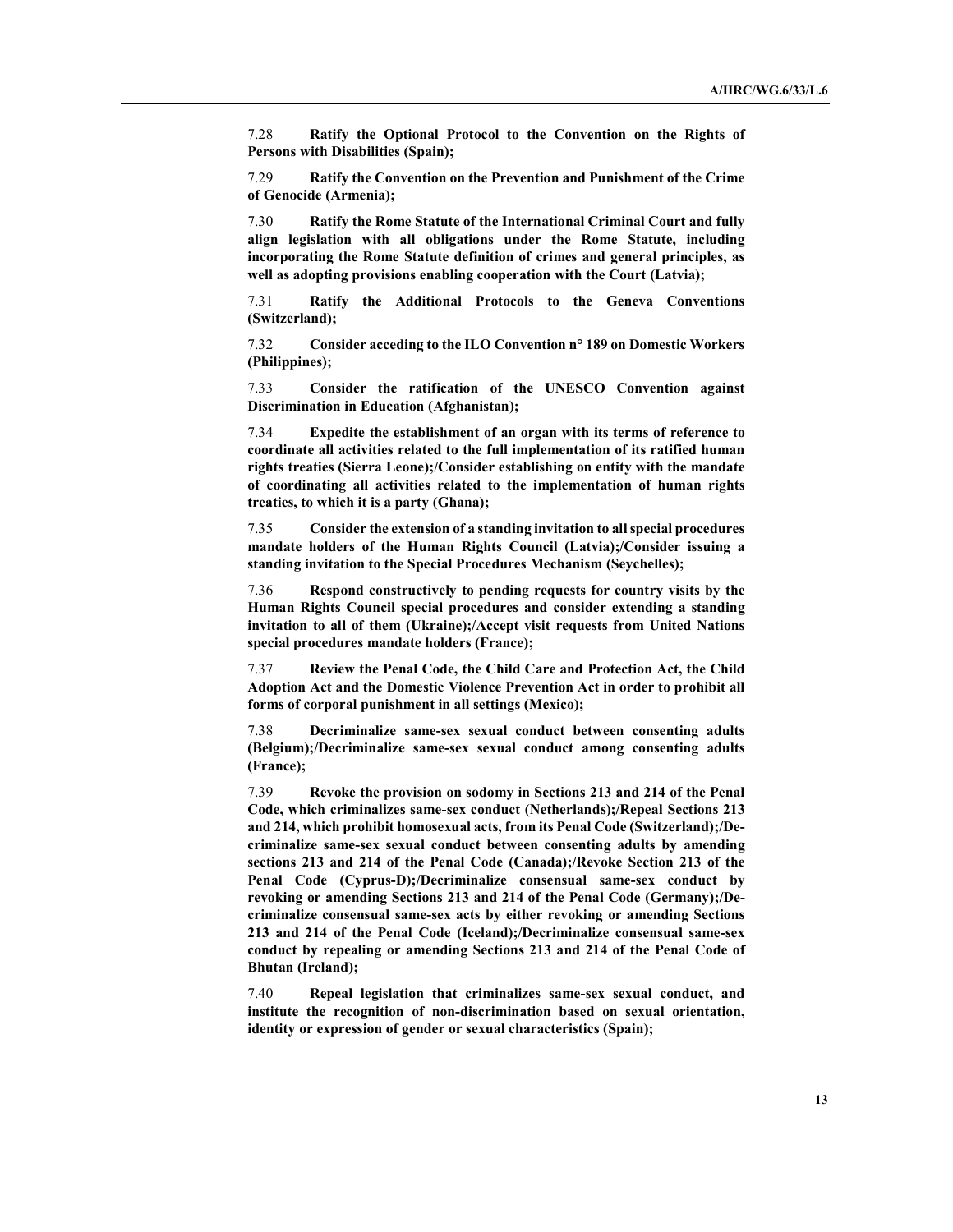7.41 Introduce reforms to the Criminal Code to decriminalize consensual same-sex relations as an essential step for the acceptance of sexual diversity in the country (Uruguay);

7.42 Amend provisions of the Penal Code that are discriminatory, and that penalize relations between persons of the same sex (Argentina);

7.43 Continue to implement legislative reforms to decriminalize consensual same-sex sexual conduct (Australia);

7.44 Repeal criminal provisions that sanction consensual sexual relations between adults of the same sex, and combat discrimination against people based on their sexual orientation or gender identity (Chile);

7.45 De-criminalize abortion and take measures to ensure that all women have access to legal abortion and high-quality post-abortion services (Iceland);

7.46 Consider establishing a national human rights institution in accordance with the Paris Principles (Tunisia);/Consider establishing an independent national human rights institution (Nepal);

7.47 Take steps to set up a national human rights institution compliant with the Paris Principles (Ukraine);

7.48 Establish an independent National Human Rights Institution with a wide-ranging mandate and in line with the Paris Principles (Seychelles);

7.49 Establish a National Human Rights Institution in compliance with the Paris Principles (Australia);/Establish a national human rights institution in accordance with the Paris Principles (Indonesia);

7.50 Continue measures to eradicate discrimination against children from Nepalese ethnic origin, particularly with regard to their access to education and citizenship (Peru);

7.51 Amend anti-discrimination laws to include discrimination based on sexual orientation, gender identity and expression and sex characteristics (Iceland);

7.52 Enable greater inclusion and participation of women, children, persons with disabilities, and indigenous and other marginalized communities in devising the International Covenant on Civil and Political Rights and the International Covenant on Economic, Social and Cultural Rights holistic strategies towards managing strategies towards managing climate change and its impact on livelihoods (Fiji);

7.53 Pursue legislative reform efforts to completely prohibit corporal punishment in all contexts, particularly in the home and at school (Algeria);

7.54 Invest more efforts to ensure the unequivocal prohibition of corporal punishment against children in all settings by law, including at home and in schools (Croatia);

7.55 Prohibit corporal punishment of children in all settings, including the home and schools, and take all measures to enforce it in practice (Iceland);

7.56 Enact legislation to explicitly prohibit corporal punishment of all children in all settings (Austria);

7.57 Develop a new national action plan for combating trafficking in persons, which includes the ratification of the UN Convention against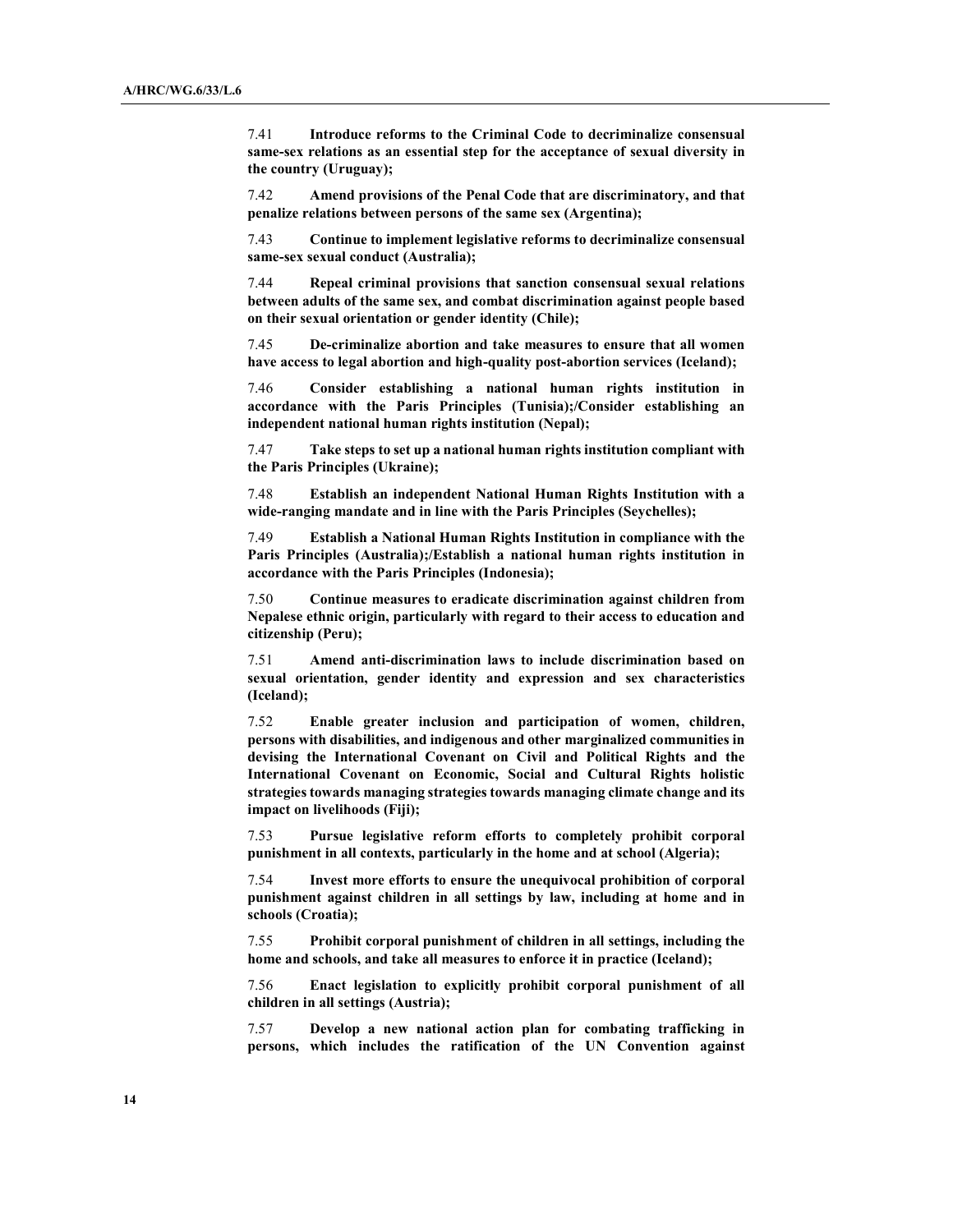Transnational Organised Crime (United Kingdom of Great Britain and Northern Ireland);

7.58 Review the registration system for religious organizations to ensure that registration is not a pre-requisite for exercising the right to freedom of religion or belief (Netherlands);

7.59 Amend the Law on Religious Organizations to protect the free practice of religion and the ability of religious organizations to obtain legal status (United States of America);

7.60 Ensure respect for the rights of individuals belonging to religious communities and ensure their inclusion by facilitating the registration of minority religious groups (Canada);

7.61 Ensure freedom of religion and belief and to actively combat discrimination of religious minorities (Estonia);

7.62 Strengthen measures to combat school dropout, especially of pregnant girls, girls from rural areas and girls belonging to communities discriminated against on grounds of their language, caste, race, religion and any other status (Peru);

7.63 Enable women to transmit Bhutanese nationality to their children under the same conditions as men (France);

7.64 Take all necessary measures to end the practice of child marriage and define child marriage as an offence in the Criminal Code (Belgium);

7.65 Ensure that children of Nepalese origin are aware of their rights under the law, and that these rights are explained in an accessible manner, including in schools and in official documents (United Kingdom of Great Britain and Northern Ireland);

7.66 Identify and correct practices that discriminate against children based on their ethnic origin, in particular in their access to education and health services (Austria);

7.67 Take all necessary measures to enable Bhutanese refugees who wish to return to do so in a safe manner and in conditions respecting their rights (Switzerland);

7.68 Resume discussions with the Government of Nepal on the status of individuals in Nepal who assert claims to Bhutanese citizenship or residency (United States of America);

7.69 Take the measures necessary to guarantee effective procedures to determine the nationality of refugee children based on the right to a nationality, in particular Nepalese boys, girls and adolescents (Argentina);

7.70 Give favourable consideration to the return of Nepali-Bhutanese refugees from Nepal, particularly those with urgent humanitarian needs (Australia);

7.71 Continue efforts, together with Nepal, to find a lasting solution to the situation of refugees formerly resident in Bhutan and currently living in Nepal (Germany).

8. All conclusions and/or recommendations contained in the present report reflect the position of the submitting State(s) and/or the State under review. They should not be construed as endorsed by the Working Group as a whole.